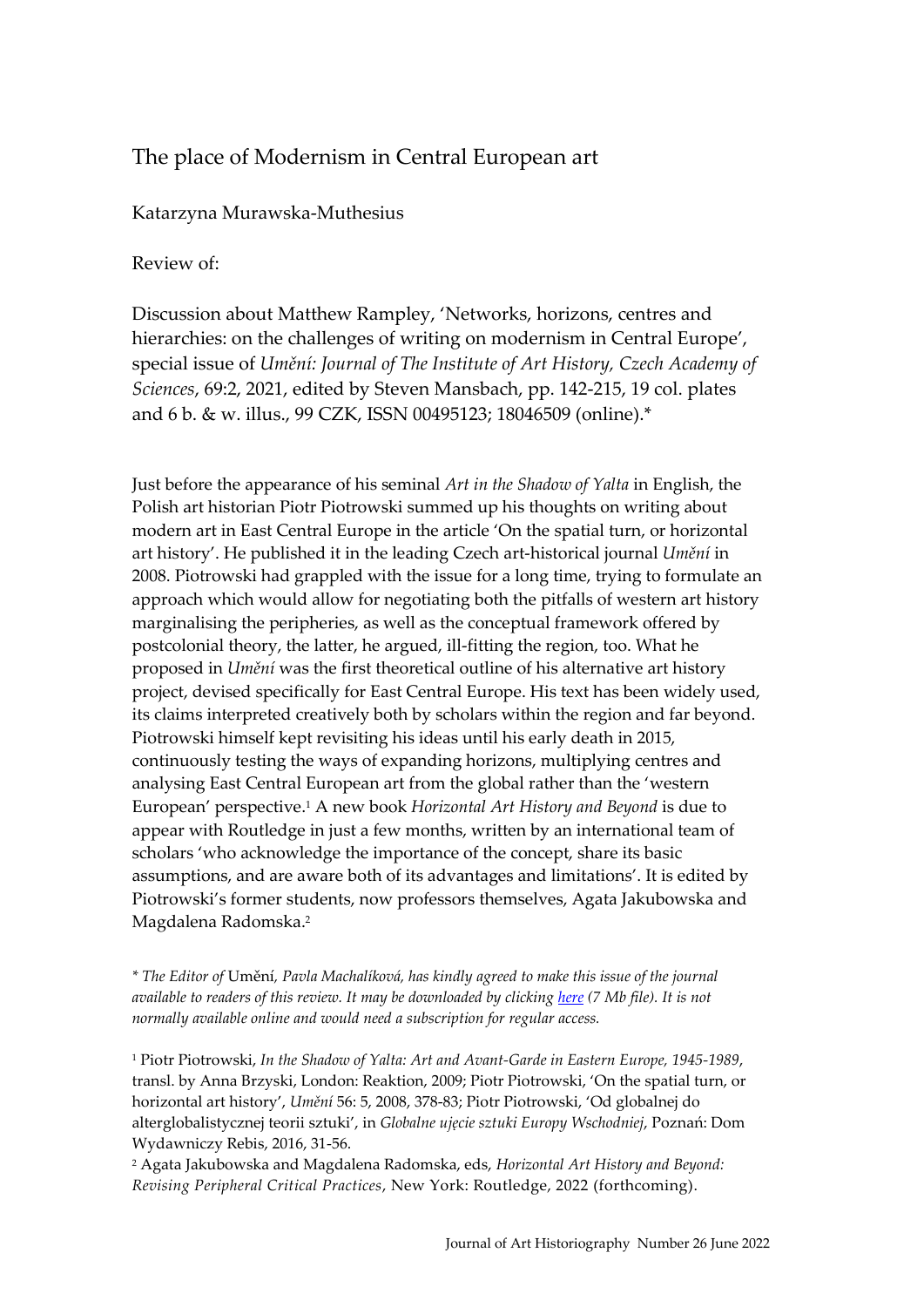Yet another discussion about horizontal art history has recently taken place, and very appropriately so, on the pages of the same journal which had published Piotrowski's manifesto. It was initiated by British scholar Matthew Rampley who submitted to *Umění* a provocative article 'Networks, horizons, centres and hierarchies: On the challenges of writing on modernism in Central Europe'.<sup>3</sup> This lengthy text provides a complex re-examination of Piotrowski's concept, assessing both the aims and impact of horizontal art history, as well proposing a new set of insights on methods, practices and resonance of studies on modern art of the region, reduced however to Central Europe. The journal's editor Pavla Machalíková invited several art historians to respond to Rampley's arguments and suggestions, which resulted in devoting the whole issue to the debate. Steven Mansbach, the author of the pioneering book on modern art in Eastern Europe, accepted the role of a guest editor of the issue.<sup>4</sup> The debate gathered indeed a stellar line-up of contributors from many countries, including three art historians from the region, two from the 'East Central European diaspora' in the West, as well as five scholars from Britain and America.

Whether belligerent or reflexive, whether conflicting or converging on the role of centres and peripheries in remapping modern art in Europe, these voices constitute a prime historiographical exchange, conducted in a dialogical manner, with many references to recent theories, as well as to case studies, often accompanied by illustrations. This text is written following an invitation from Richard Woodfield, editor of *The Journal of Art Historiography*, always keen to give space to the region. My contribution cannot give full justice to the richness and diversity of thoughts assembled by *Umění*, but it looks at affinities and controversies, taking many turns, and circling around some of the ideas proposed during the debate. It reflects at the end on the horizontality metaphor and on Piotrowski's commitment to engaged art history.

#### **The Debate**

The intricate set of arguments outlined by Matthew Rampley, who is currently based at the Masaryk University in Brno, stem both from his profound expertise in art historiography, including that generated by the region, as well as from his unique experience in holding professorships in art history both in Britain and in the Czech Republic.<sup>5</sup> The first gives him a thorough knowledge of directions, tendencies and obstacles of art histories in the area, the second - a rare double-angled insight into the increasingly more competitive world of international research projects and

<sup>3</sup> Mathew Rampley, 'Networks, horizons, centres and hierarchies: On the challenges of writing on modernism in Central Europe' *Umění* 69:2, 2021, 145-62.

<sup>4</sup> Steven A. Mansbach, *Modern Art in Eastern Europe: From the Baltic to the Balkans, ca. 1890- 1939*, Cambridge: Cambridge University Press, 1998; Steven A. Mansbach, 'Methodological frameworks for a defiant region', *Umění* 69:2, 2021, 143-44.

<sup>5</sup> Matthew Rampley, T[hierry Lenain,](https://brill.com/search?f_0=author&q_0=Thierry+Lenain) [Hubert Locher,](https://brill.com/search?f_0=author&q_0=Hubert+Locher) [Andrea Pinotti,](https://brill.com/search?f_0=author&q_0=Andrea+Pinotti) [Charlotte Schoell-Glass,](https://brill.com/search?f_0=author&q_0=Charlotte+Schoell-Glass)  and [C.J.M. \(Kitty\) Zijlmans,](https://brill.com/search?f_0=author&q_0=C.J.M.+%28Kitty%29+Zijlmans) eds, *Art History and Visual Studies in Europe: Transnational Discourses and National Frameworks*, Leiden and Boston: Brill, 2012. He is currently leading the European Research Council project *Continuity and Rupture in the Art and Architecture in Central Europe 1918 -1939*.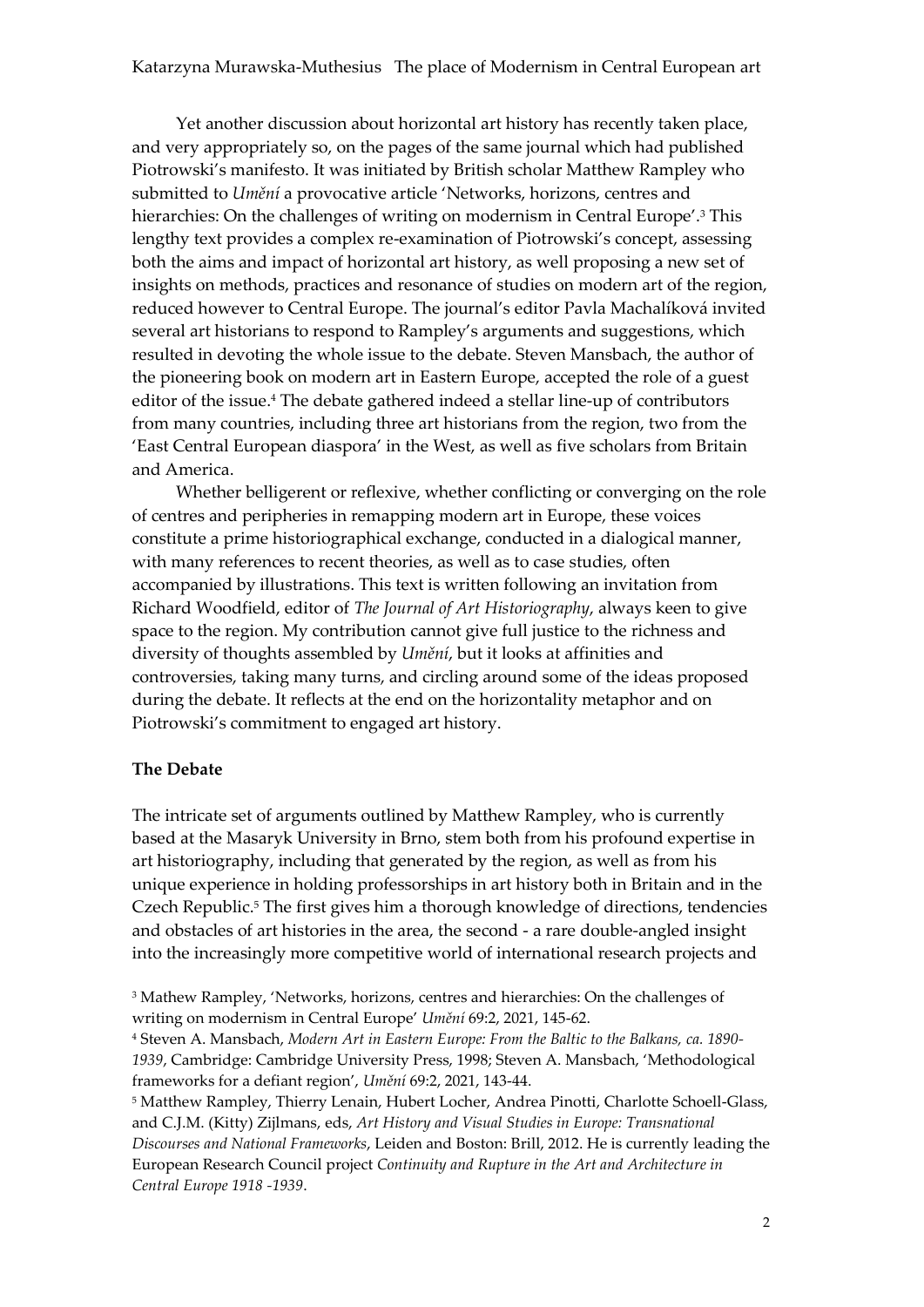publishing in the anglophone art history sector. Risking a gross simplification of his wide-ranging polemics, Rampley's main points are four.

One, horizontal art history did not bring a quantifiable change in the hierarchical world of art history vis-a-vis East Central European modernism. As he wrote 'the geography of art [Piotrowski] critiqued remains broadly the same as before. Research on the modernist practices of Prague, Budapest or Belgrade, for example, is still mostly left to scholars based in the countries concerned; major international museums and galleries in Western Europe and North America seldom stage exhibitions of the art of East-Central Europe, and few have examples in their collections'.<sup>6</sup>

Two, there are structural inconsistencies in the concept of horizontal art history which, as he argues, tries to 'overcome hierarchy by inverting its terms', bypassing the possibility that 'the view from the margin may be just as prone to ideological blindness as the centre.'<sup>7</sup>

Three, 'A more promising alternative [to horizontal art history] is the related idea of *entangled* [art] history', which, free both from 'the *struggle* for mutual recognition' and from ethnocentric partialities, examines the ways in which 'transfers and entanglements' between the nations are 'mutually constitutive of their identities.'<sup>8</sup> This proposal is accompanied by a warning though that even that model might not be free of ideological bias.<sup>9</sup>

Four, *ergo*, the remedy should be sought in the sphere of praxis rather than theory. 'Art historians should focus less on the *productivist* question of the potential for devising new art historical frameworks and methods and attend more to the task of identifying audiences and readerships and engaging productively with their horizons and expectations.'<sup>10</sup>

It has to be stressed at the beginning that all authors unanimously confirmed the inspirational value of Rampley's text. As conceded by Mansbach in the introduction, it provokes 'to reconsider, reconfigure, and revitalize studies of the visual culture of the region'.<sup>11</sup> But disagreements were also plenty. Not unexpectedly, the region's notoriously ill-defined name and geography activated controversies and uncertainties as to its boundaries. Scaled down in Rampley's title to 'Central Europe' and described as 'territories … between Germany and Russia', it was restored in the first paragraphs of the text to 'East Central Europe' … 'for the sake of convenience', with Zagreb and Belgrade called upon occasionally in the discussion.<sup>12</sup> Jeremy Howard, from the University of St Andrews, objected to the term 'East Central Europe' as 'a stultifying sociopolitical misnomer', as well as to the removal of the Balkan peninsula from the debate, and hence to the limitation of the discussion about the marginalised modernism in Europe to a 'Greater Visegrád

<sup>6</sup> Rampley, *'Networks'*, 145.

<sup>7</sup> Rampley, *'Networks'*, 154.

<sup>8</sup> Rampley, *'Networks'*, 154.

<sup>9</sup> Rampley, *'Networks'*, 155.

<sup>10</sup> Rampley, *'Networks'*, 156.

<sup>11</sup> Mansbach, 'Methodological frameworks', 143.

<sup>12</sup> Rampley, *'Networks'*, 145.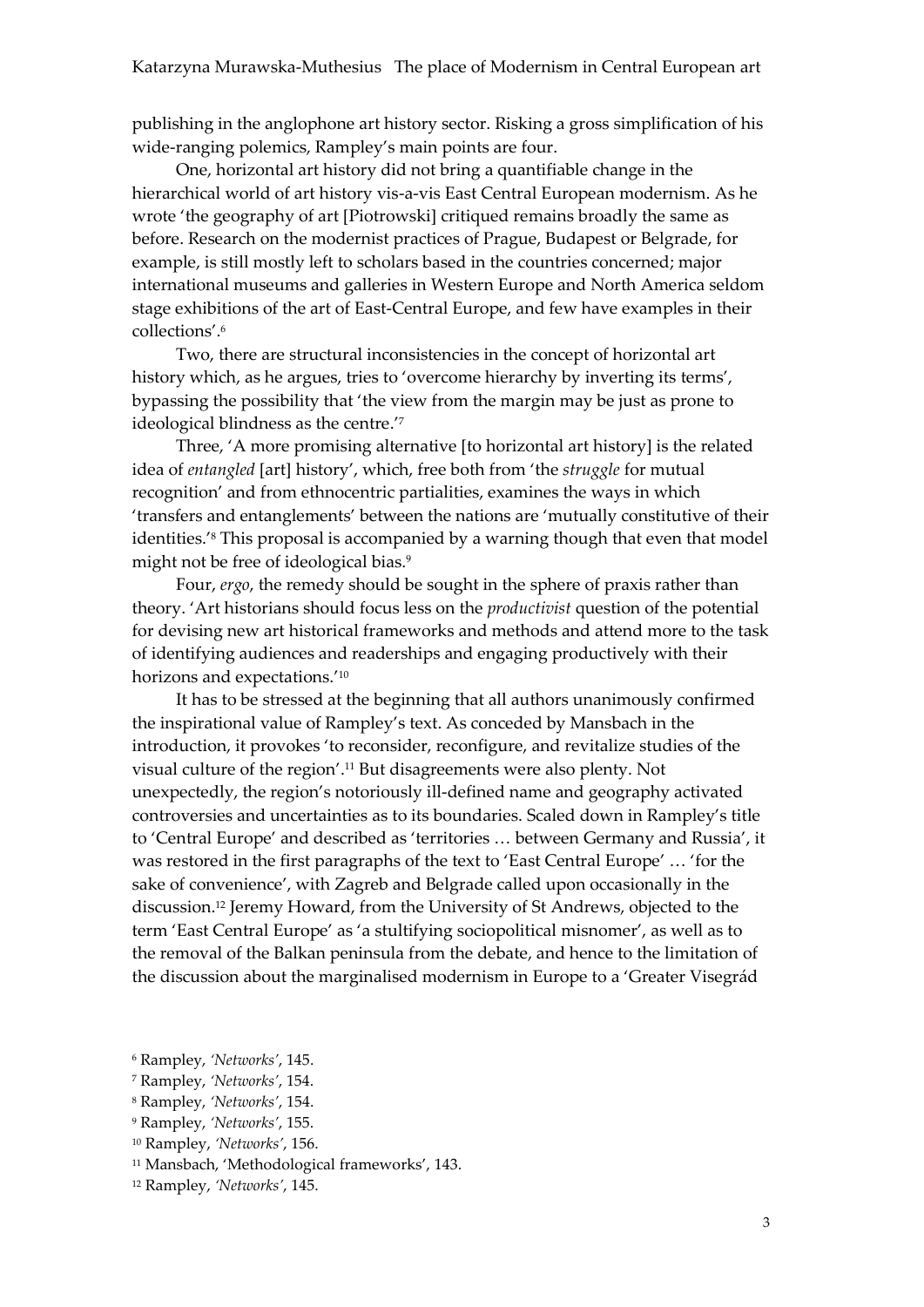Group box'.<sup>13</sup> The issues of terminology as well as geography and space reappeared in many texts, the latter getting more attention from Milena Bartlova of the Academy of Arts, Architecture and Design in Prague. Her nuanced response included the much-needed outline of the origins of critical geography, which had formed the basis for Piotrowski's horizontal art history, as well as presented a fabulous range of maps of *Střední Evropa* from school atlases published in Czechoslovakia and Austria between 1908 and 1959.<sup>14</sup> In themselves, they constitute a parallel visual essay awaiting ekphrasis.

What really stirred the debate, however, was Rampley's second point. While a number of the discussants, departing from various theoretical positions, acknowledged that the concept of horizontal art history does not alter the principle of hierarchical thinking, there was no unanimous rejection of Piotrowski's idea either. On the contrary, its defence, either explicit or implicit, often cautious, underscores many of the texts. The most forward vindication of the concept of horizontality and its legacy came from Marie Rakušanová from the Charles University in Prague, who addressed head-on the issue of inversion, the main target of Rampley's scrutiny. She pointed out to his possible misreading of some of Piotrowski's statements which led to the reduction of the horizontal art history project to a simple exchange of positions on the east/west axis, driven by the aim to 'provincialize the centre'. 'The horizontal paradigm', as she argued quoting from Piotrowski's texts, does not aim to abolish 'western' art history, but to localise it, to name it as 'western', and place it, 'side by side with other art historical narratives'. Just as feminist art history does not attempt to position female artists on the pedestals replacing male geniuses, she continued, so Piotrowski's aim was not to add to, or invert, the canon, but to expand and realign the field.<sup>15</sup> The issue of inversion was also addressed by the aforementioned Magda Radomska who, drawing from Marx and reflecting on Piotrowski's comparison between peripheries and proletariat, compared the assault on the hegemony of the centre to the revolutionary act, to 'a trigger to set binaries in dialectical motion'.<sup>16</sup> Beáta Hock, based at GWZO in Leipzig, even if agreeing that inequality 'cannot be simply thought away by the force of mental magic', contextualised Piotrowski's project within a wider process of the renewal of the discipline of art history, including its social, post-colonial and feminist critique.<sup>17</sup> Significantly, the book which she recently co-edited with Anu Allas, *Globalising East European Art Histories: Past and Present,* had grown from the last conference organised by Piotrowski at the Labyrinth Gallery in the Polish city of Lublin in 2014, adopting (and adapting) the

<sup>13</sup> Jeremy Howard, '*MINCE* words: For and against writing on modernism *IN* Central Europe', *Umění* 69:2, 2021, 188-94, esp. 189.

<sup>14</sup> Milena Bartlova, 'From which vantage points does an art historian look? The history of Central European art and the post-colonial impulse', *Umění* 69:2, 2021, 175-83.

<sup>15</sup> Marie Rakušanová, 'Writing on the history of modern art: From particularism to a new universalism', *Umění* 69:2, 2021, 168-74, esp. 168, 170.

<sup>16</sup> Magdalena Radomska, 'What isn't orthodox horizontal art history', *Umění* 69:2, 2021, 184- 87, esp. 185.

<sup>17</sup> Beáta Hock, 'Is there life after canonical certainties?', *Umění* 69:2, 2021, 163-167.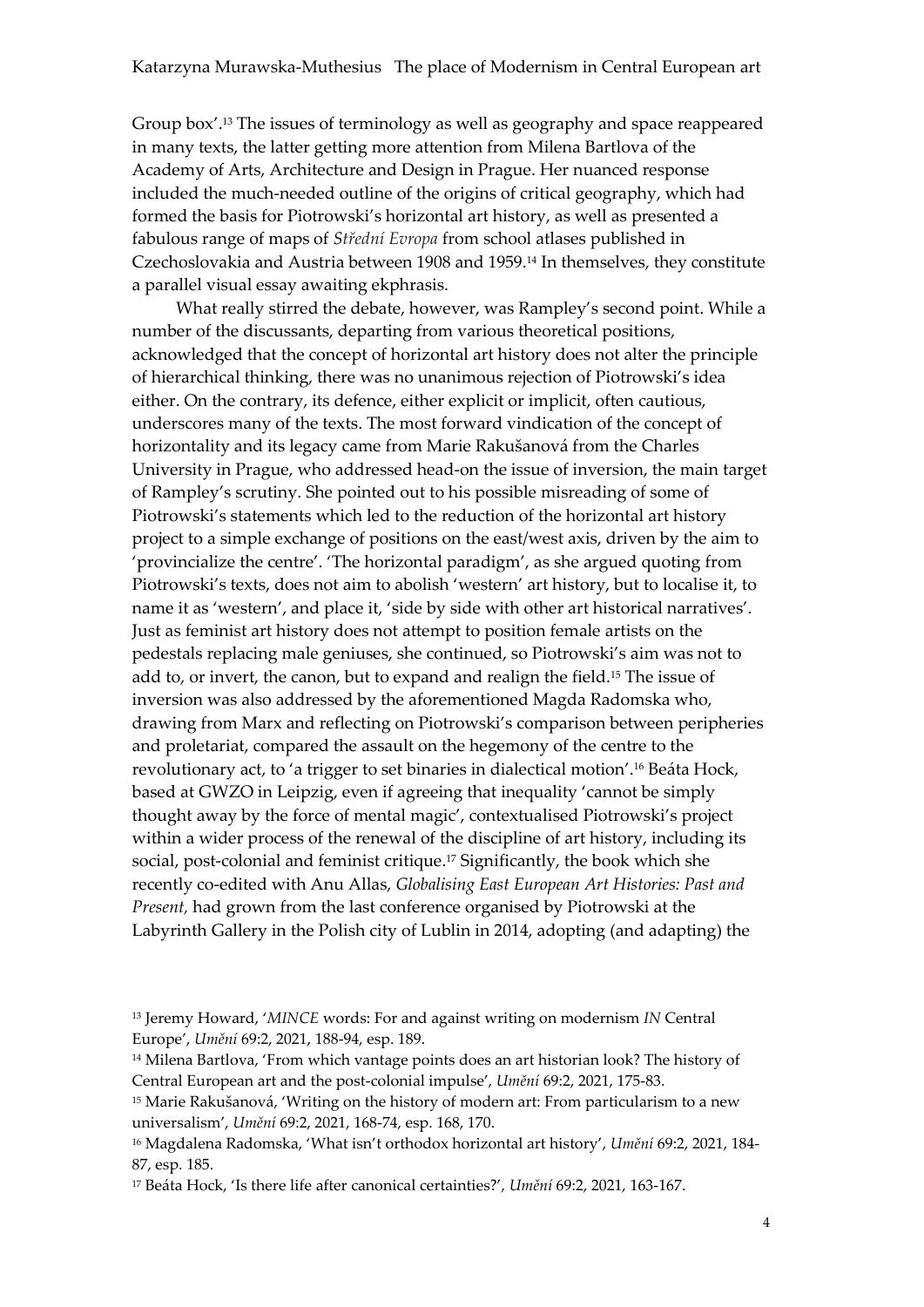concept of horizontal art history as its modus operandi.<sup>18</sup> Éva Forgács, from the Art Center College of Design in Pasadena, commented instead on the ephemerality of 'artistic centres [which] have emerged and submerged throughout history', moving from Paris, to Berlin and Munich, and to Budapest, providing also an overview of the changes of the geographic and cultural concepts of Central Europe.<sup>19</sup>

Rampley's third point on privileging entangled art history, focused on transfers and interdependencies rather than on the centrality of nations, was taken on board by several contributors. Claire Farago elaborated on Rampley's arguments in relationship to her research on theorising cultural interaction without imposing ethnocentric categories.<sup>20</sup> This issue was also raised by Raino Isto, editor-in-chief of *ARTMargins Online*, the journal at the forefront of research on modern art in East Central Europe. He suggested 'attention to the "translocal"', the term applied in Maja and Reuben Fowkes' research, which 'opposed to just the inter- or transnational, … privileges the specificities of situated knowledge.'<sup>21</sup> It is Rakušanová again, who emphasised the affinity of entangled history with the concepts of transnationality as well as that of horizontality, all of them emerging within the debates on alternative histories, as well as aiming to target rather than embrace nationalist biases.<sup>22</sup> At the time of writing this text, during the Russian invasion of Ukraine, when the rights for national self-determination are being ruthlessly violated within Europe, it is difficult not to reflect again on the value invested in national concerns, re-appreciating perhaps the concept of transnationalism which not only is particularly suitable for the discussion about the Ukrainian-Russian heritage and that of (East Central) Europe as a whole, but also, unlike the term 'entangled', does not purposefully obliterate the particle 'nation' from the historiographical lexicon.

Finally, point four of Rampley's arguments, focusing on the sphere of praxis rather than concepts under the umbrella of the 'What is to be done?' question, stirred the debate even further. The much-discussed issue of the inadequacy of stylistic labels derived from 'western' discourses, as well as the call for more effective transnational/entangled art histories, which require professional expertise and proficiency in more than one East Central European language, were carefully considered by Rakušanová and Forgács. The claim that collaborative research within the region tends to boil down to the presentation of national narratives running in parallel without addressing the 'relationship *between* them', was tacitly accepted by many, but provoked Timothy O. Benson, the curator of the groundbreaking exhibition *Central European Avant-Gardes* (LACMA 2002), which had indeed been targeted directly by Rampley's critique. Benson pointed out that the

<sup>19</sup> Éva Forgács, 'Notes on Matthew Rampley's "Networks, horizons, centres and hierarchies: on the challenges of writing on modernism in Central Europe', *Umění* 69:2, 2021, 209-15. <sup>20</sup> Claire Farago, 'A very different kind of national art history: Looking to the future from the past', *Umění* 69:2, 2021, 198-202, esp. 199.

<sup>21</sup> Raino Isto, 'Towards a weakened history of modernisms', *Umění* 69:2, 2021, 195-98, esp. 195.

<sup>22</sup> Rakušanová, 'Writing on the history of modern art', 170.

<sup>18</sup> Beáta Hock and Anu Allas, eds, *Globalising East European Art Histories: Past and Present*, London and New York: Routledge, 2018. *Eastern European Art Seen from Global Perspectives: Past and Present*, conference, Lublin, Galeria Labirynt, 24-27 October 2014.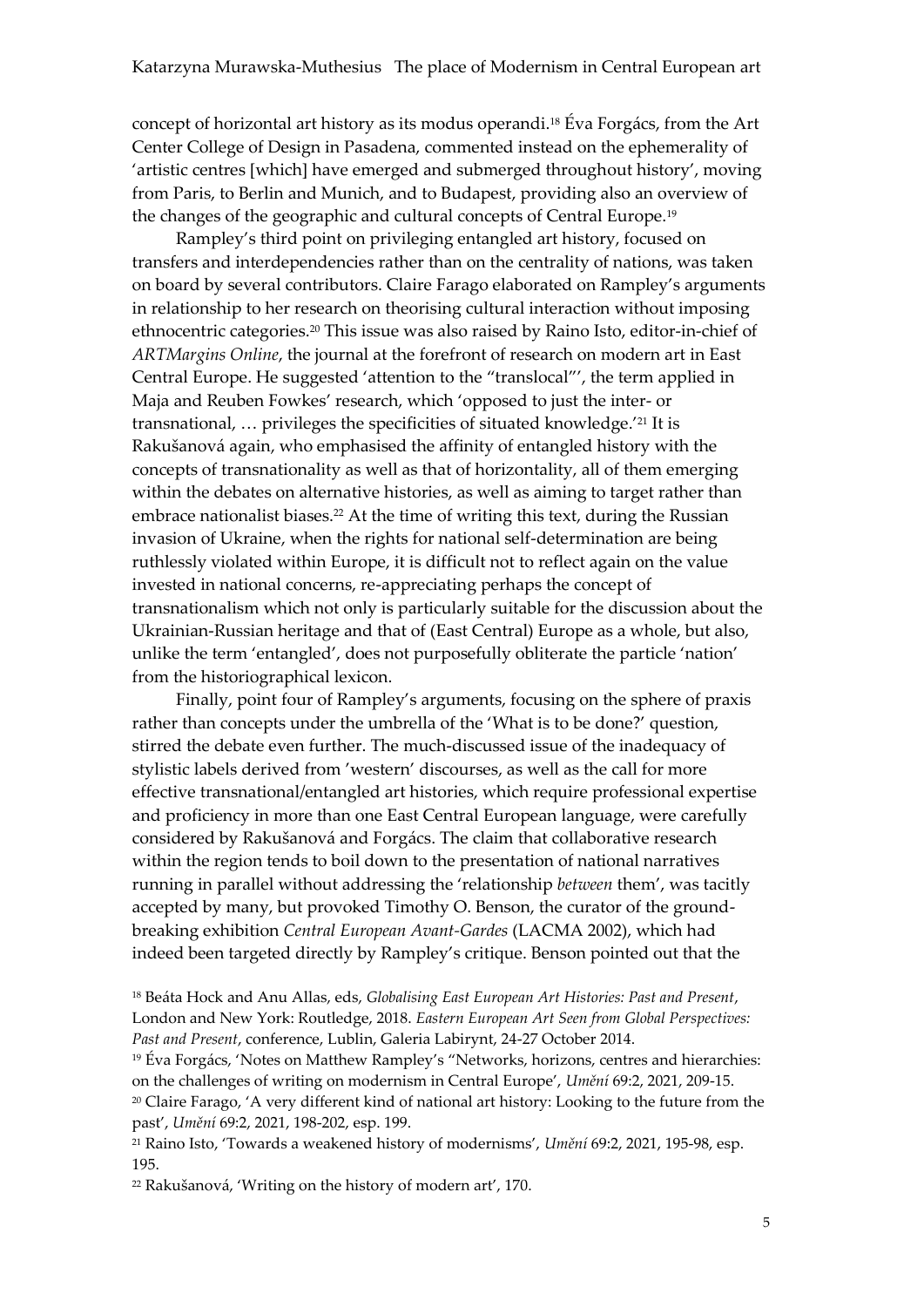exhibition not only presented a wide 'array of vanguard works largely unknown in the U.S.', avoiding national schools, but several of the catalogue contributions explored, in the 'horizontal' manner, the interaction between avant-garde groups, migration, and nomadic *modus operandi* as specific both for the region and for the 'avant-garde *itself*'.<sup>23</sup> The significance of exhibitions as the most effective tools in realigning the field of the present was acknowledged also by Forgács, while Howard brought attention to the undeniable importance of university courses focusing on art in Eastern Europe, such as those taught at the Art History Department at the University of St Andrews.<sup>24</sup>

Rampley's brief comment on moving the discussion from the issues of form to that of extra-aesthetic concerns, focusing on 'landscape, technology, or gender', inspired perhaps the most intriguing ideas, situated on the boundaries of methodology and practice, even if not accompanied by examples. Howard proposed a model of art history which, as he argued, is more suited to the analysis of 'actual artwork[s]'. He named it 'tumbleweed art history', providing its poetic albeit ambiguous description. 'For tumbleweed is a diaspore whose cycles of existence depend on an anatomical system developed for dispersal. Let it be the natural, wind-blown, art history plant which spawns new life through detachment from roots and opportunistic adaptation to disparate environments. Let tumbleweed art history uproot and disrupt old entanglements.' <sup>25</sup> Isto, on the other hand, came up with an interesting and refreshing counter-proposal. It seems to have tuned in with Rampley's call to 'work with hierarchies rather than going *against* them, and it was inspired by Eve Kosofsky Sedgwick's juxtaposition of 'weak' and 'strong' theories, which she adapted from the domain of psychology.<sup>26</sup> Isto categorised the struggle of East Central European scholars against the charges of 'belatedness' and 'derivativeness' as an instance of application of the 'strong theory', which aims 'to reveal the hidden workings of an ideology' and is underpinned by a 'hermeneutics of suspicion' and 'paranoid readings'. As he suggested, the framework of a 'weak theory', privileging 'reparative readings' and 'aiming to discover joy, pleasure, escape, and hope in the objects, people, and stories that give our lives meaning', would open up the drive towards 'microhistories' of multiple modernisms which do not aim to universalise the field.<sup>27</sup> In my view, such an approach has already been applied by a plethora of authors and curators, both from outside and within the region, who adopted narratives that do not set East Central European art and its historiography apart, as entities in their own right, indelibly marked by marginalisation and hence in need for empowerment. I would also contend that taking the route of a translocal inquiry rather than confrontation does not necessarily have to invalidate the principle of horizontality, providing that the

<sup>23</sup> Rampley, 'Networks', 156; Timothy O. Benson, 'Writing about and exhibiting Central European modernism in North America then and now', *Umění* 69:2, 2021, 203-08, esp. 205. <sup>24</sup> Forgács, 'Notes', 214; Howard, '*MINCE* words', 193-94.

<sup>25</sup> Howard, '*MINCE* words', 191-92.

<sup>26</sup> Rampley, 'Networks', 158-59; Isto, 'Towards a weakened history of modernisms', *Umění* 69:2, 2021, 196-97; Eve Kosofsky Sedgwick, *Touching Feeling: Affect, Pedagogy, Performativity*, Durham, NC: Duke University Press, 2003

<sup>27</sup> Isto, 'Towards a weakened history of modernisms', *Umění* 69:2, 2021, 196-97.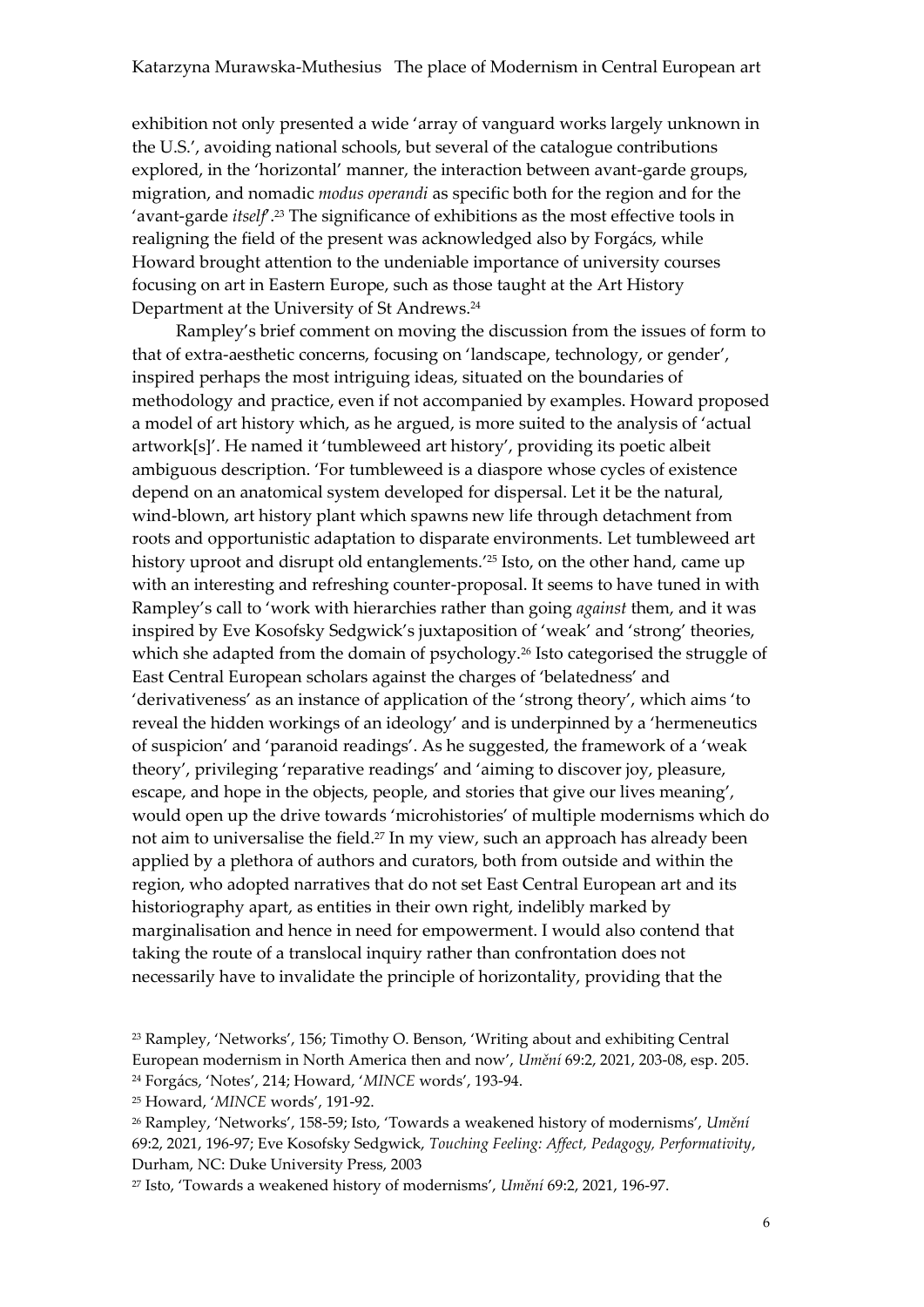assortment of the 'meaningful stories' is not reduced to the discovery of pleasure and joy, but it includes also engagement with issues relevant for our time, both from macro- and micro- perspectives. Suffice to think about texts by Piotrowski himself, just to choose some chapters in his *Art and Democracy in Post-Communist Europe*, or, recently, *Art and Climate Change* by Maja and Reuben Fowkes, forthcoming with Thames and Hudson in June 2022.<sup>28</sup> Is it then the abandonment of the struggle for 'consecration', to use Piotrowski's sarcastic phrase from his *Umění* article, which might facilitate the ways of speaking 'in compelling ways' to distracted audiences, as advocated by Rampley? Are we on the same boat?

#### **Much has been done**

There is one issue which has not been really questioned by the contributors, namely Rampley's opening assertion that the aims of horizontal art history 'are far from resolved', as measured by publications about East Central European art, exhibitions and collections of major museums. This is surprising, considering that the idea of horizontality is being widely discussed, both within and outside the region. Moreover, it is also applied in most recent publications which begin to focus, emphatically, on exchange between East Central Europe with other cultural arenas, such as that of the Ottoman Empire, or South America, bypassing or at least minimising the so far obligatory references to western categories.<sup>29</sup> Of course, we want more but, contrary to Rampley's verdict, I am inclined to say that much has been done already, both in academia and the museum world, and not solely in response to Piotrowski's call of 2008.

Clearly, it all depends on how long back one is prepared to look. It is helpful to realise that the imaginary land of Slaka, its art reducible to socialist realism and folk performance, which had been conjured up by the acclaimed British novelist Malcolm Bradbury, is gone, full stop.<sup>30</sup> Of course, such a change was facilitated by the unprecedented rise of interest in East Central Europe as a whole after the Fall of the Wall. This applied also to art and art history, and I do not need to mention the names of scholars of many generations, from within and without the region, some of them contributing to this issue of *Umění*, or referred to in its prolific footnotes. Neither do I have to make a list of the prestigious publishers which brought out a very diverse range of books on East Central European art as well theory, nor yet another list of the key museums, which staged major exhibitions, either of art in the

<sup>28</sup> Piotr Piotrowski, *Art and Democracy in Post-Communist Europe*, London: Reaktion*,* 2012; Maja and Reuben Fowkes, *Art and Climate Change*, London: Thames & Hudson, 2022 (forthcoming).

<sup>29</sup> Tomasz Grusiecki, 'Uprooting origins: Polish-Lithuanian art and the challenge of pluralism', and Katarzyna Cytlak 'Transculturation, cultural transfer, and the colonial matrix of power on the Cold War margins: East European art seen from Latin America', both in Hock and Allas, *Globalizing East European Art Histories*, 25-38 and 162-174, respectively. <sup>30</sup> Malcom Bradbury, *Rates of Exchange,* London: Secker & Warburg, 1983; Malcom Bradbury, *Why Come to Slaka?*, London: Secker & Warburg, 1986. On Slaka as a fictitious Eastern European country, see Katarzyna Murawska-Muthesius, *Imaging and Mapping Eastern Europe: Sarmatia Europea to Post-Communist Bloc*, New York and London: Routledge, 2021, 1- 11.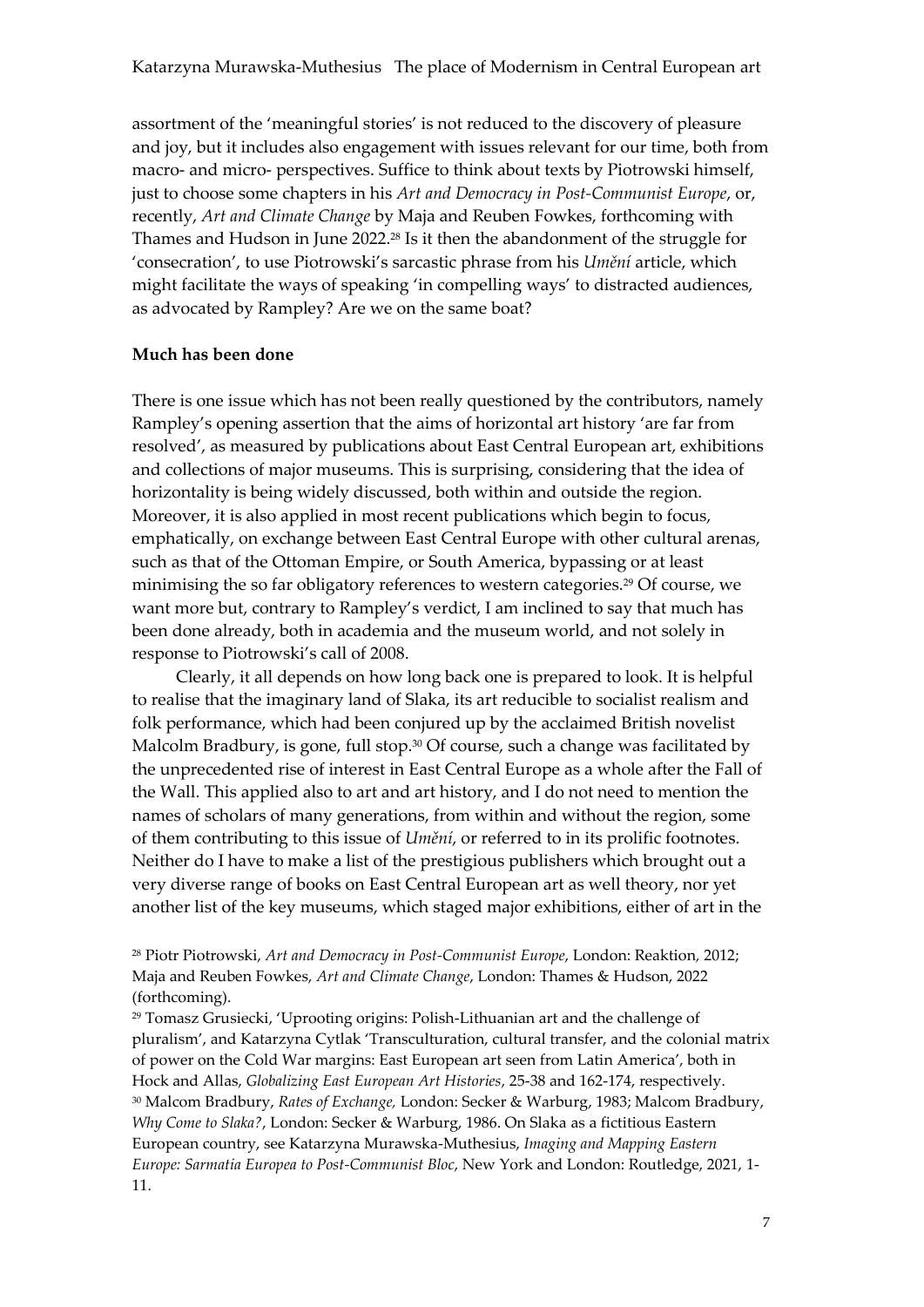region, or of individual artists, to mention only LACMA and MoMA, Tate and Centre Pompidou. Nor should I forget about dedicated journals as well as the increasing number of articles on East Central European art published in major periodicals, art historical or other; about the new university courses, and a plethora of projects, funded by mighty grant-giving bodies, including the one led currently by Rampley under the aegis of the European Research Council. True, we want more art works from East Central Europe in collections of the major museums, both West and East to be precise, but this raises yet another issue. The increased mobility of artists today, who work in more than one country, as well as on more than one continent, puts at least a question mark over the old regional identifications.<sup>31</sup>

At the end I want to reflect on Piotrowski's term 'horizontal art history' which, juxtaposed to the centralised 'vertical art history', makes one of the powerful metaphors introduced to the language of the discipline. As argued by Lakoff and Johnson long time ago, and recently by Julia Herrmann, metaphors do not rightfully belong just to the domain of literature and rhetoric, but they constitute an indispensable part of everyday language as well as academic discourse, art history included.<sup>32</sup> Their function is to make concepts and theories more understandable, rather than merely aiming to embellish them; they are not supplements or substitutes, but an inevitable process of human thought and reasoning. Their inherent flexibility makes them particularly suitable within the domain of humanities. Rising as it was within the framework of literary studies and linguistic turn, it was postcolonial theory which has been particularly rich in figures of speech, such as 'othering', 'hybridity', 'strategic essentialism', or 'epistemic violence'. Adopted by a range of disciplines, they kept offering the much needed, even seductive, tools for explaining the relations of power. Piotrowski's 'horizontal art history', also targeting western hegemony, might seem like an extension of the postcolonial lexicon, but it was consciously formed within the intellectual agenda of the spatial turn, which focused critical attention on space rather than language. Piotrowski repeatedly stressed that this is one of the major reasons for which critical geography fits better the area of visual art studies, and especially those focused on East Central Europe as being marginalised both by the 'vertical' western art history and by postcolonial theory.<sup>33</sup> Piotrowski's metaphor of 'horizontal art history' merges the practices of art history with the horizontal rather than vertical spatial orientation. It brings up a vision of the terrain of art as a wide-open space to be traversed in every direction, rather than being overseen and overshadowed by an erect abode of the hegemonic art historical discourses. It implies the view from below, it presupposes walking, and it includes a promise of face-to-face encounters

<sup>31</sup> Maja and Reuben Fowkes, *Central and Eastern European Art Since 1950*, London: Thames & Hudson, 2020, 204.

<sup>32</sup> George Lakoff and Mark Johnson, *Metaphors We Live* By, Chicago: The University of Chicago Press, 1980 Julia B. Herrmann, *Metaphor in Academic Discourse: Linguistic Forms, Conceptual Structures, Communicative Functions and Cognitive Representations*, Utrecht: LOT, 2013. On metaphors in art history, see Carl R, Hausman, 'Figurative language in art history', in Salim Kemal and Ivan Gaskell, eds. *The Language of Art History*, Cambridge: Cambridge University Press, 1991, 101-28.

<sup>33</sup> Piotrowski, 'On the spatial turn', 381; Piotrowski, 'Od globalnej do alterglobalistycznej historii sztuki', 40-41.